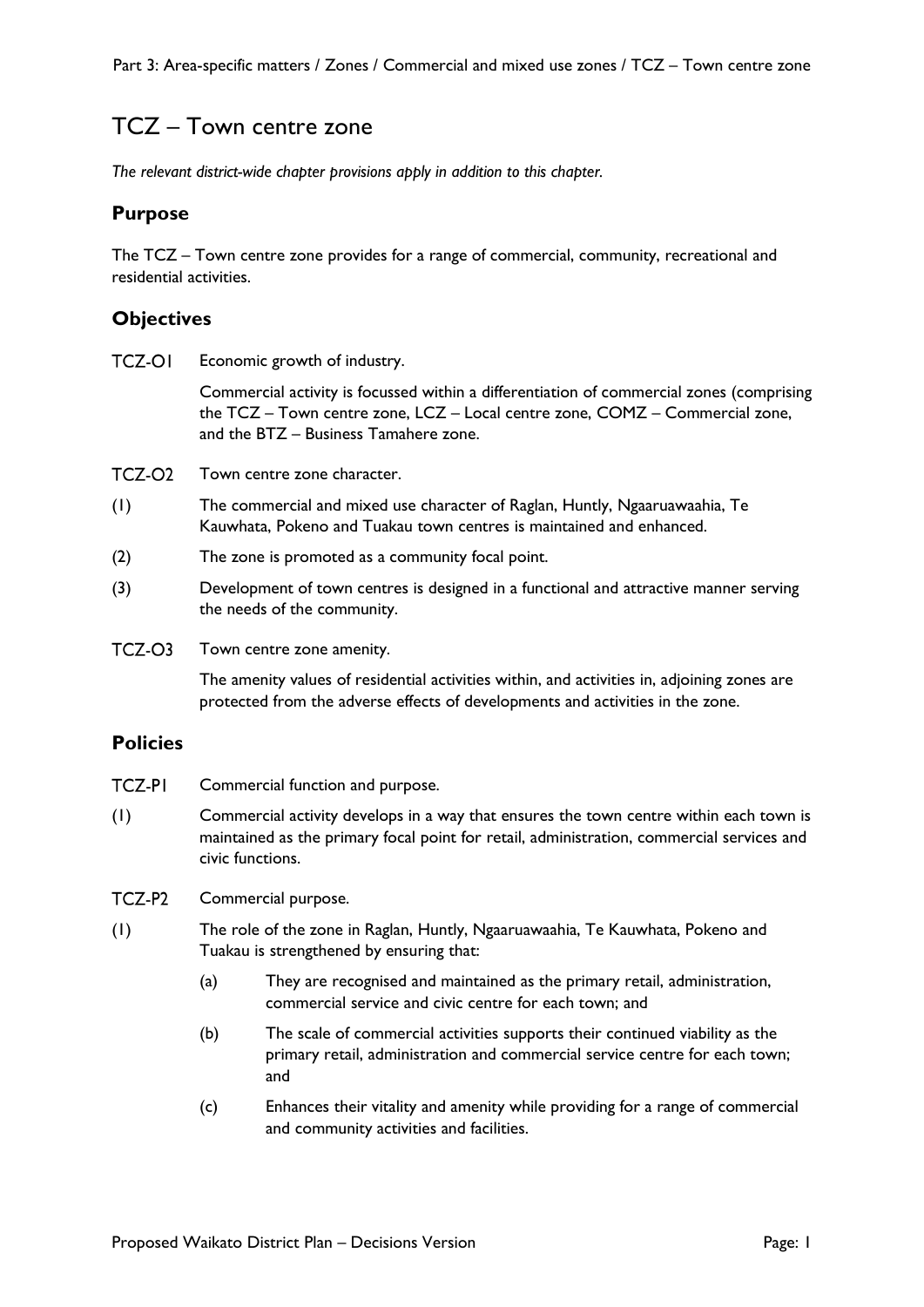#### TCZ-P3 Employment opportunities.

Commercial development within the zone increases employment opportunities within the district.

#### TCZ-P4 Retail.

- (1) Locate small scale retail activities within the TCZ Town centre zone and LCZ Local centre zone and discourage large scale activities with the exception of supermarkets from establishing within the TCZ – Town centre zone.
- (2) Locate large scale retail and commercial activities within the COMZ Commercial zone.

#### TCZ-P5 Residential upper floors.

### (1) Maintain the commercial viability of the zone while:

- (a) Providing for mixed use developments, ensuring residential activities are preferably located above ground floor; and
- (b) Avoiding residential activity located at ground level, where it could undermine commercial activity and frontage.
- TCZ-P6 Town centre zone built form.
- (1) The scale and form of new development in the zone is to:
	- (a) Provide for a safe, accessible, compact and attractive town centre environment;
	- (b) Facilitate the integration of retail shopping, administration and commercial services, residential, civic and community activities;
	- (c) Reflect the role and character of the town centre;
	- (d) Increase the prominence of buildings on street corners;
	- (e) Maintain a low rise built form and small scale, pedestrian focussed retail activities; and
	- (f) Manage adverse effects on the surrounding environment, particularly at the interface with residential areas.
- TCZ-P7 Huntly town centre.
- (1) Development maintains and enhances the role of the Huntly town centre by:
	- (a) Maintaining wide footpaths and high quality public space, prioritising and providing for pedestrian movement and safety;
	- (b) Maintaining a pedestrian focus by discouraging vehicle access across footpaths; and
	- (c) Providing for a building scale appropriate to the town centre.
- TCZ-P8 Ngaaruawaahia town centre.
- (1) Development maintains and enhances the role of the Ngaaruawaahia town centre by:
	- (a) Maintaining wide footpaths, prioritising and providing for pedestrian movement and safety;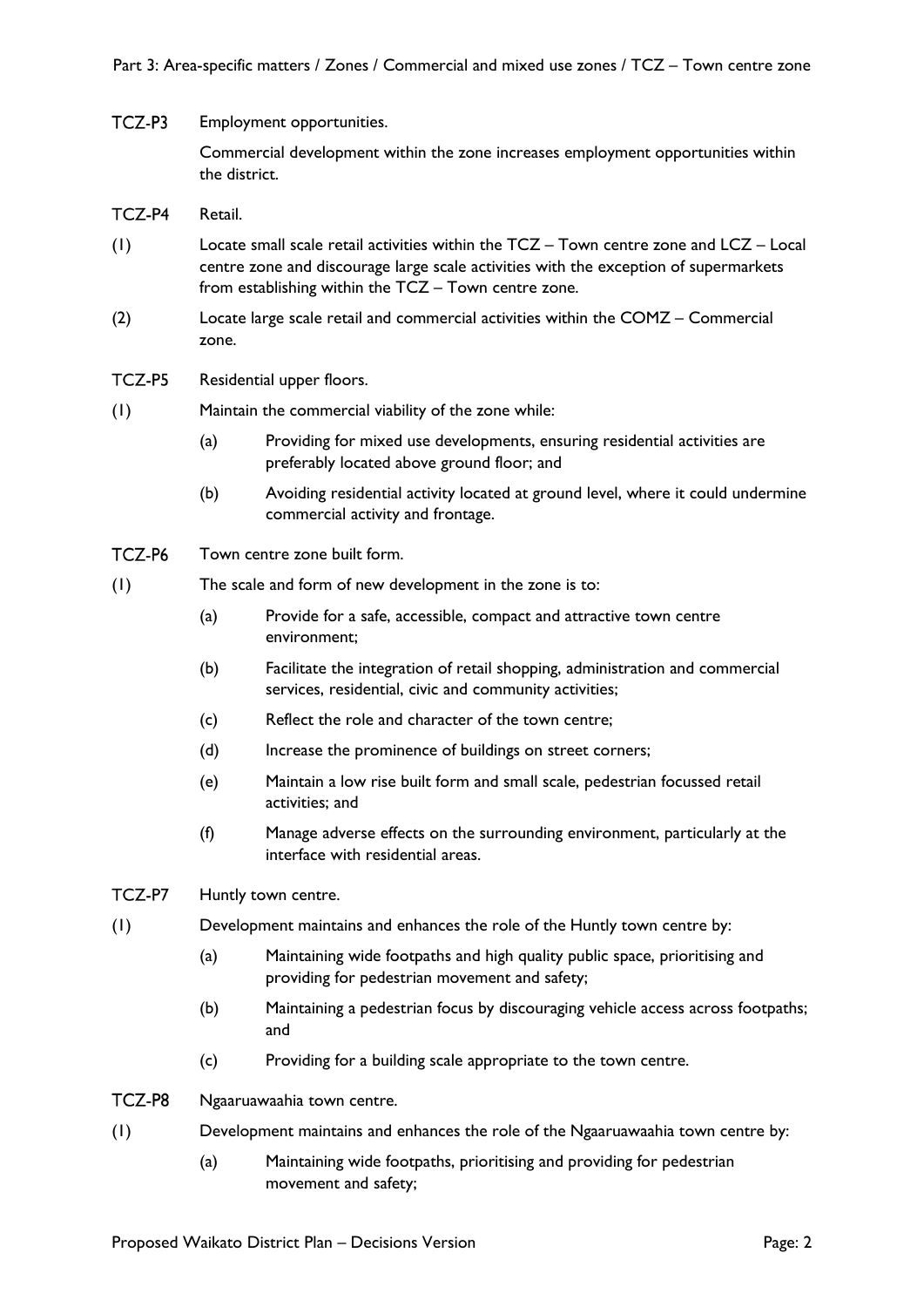- (b) Maintaining a pedestrian focus by discouraging vehicle access across footpaths;
- (c) Promoting improved pedestrian and cycle linkages with Te Awa River ride, Ngaaruawaahia swimming pool and the town centre; and
- (d) Providing for an appropriate building scale with narrow frontages
- TCZ-P9 Te Kauwhata town centre.
- (1) Development maintains and enhances the role of the Te Kauwhata town centre by:
	- (a) Maintaining wide footpaths, prioritising and providing for pedestrian movement and safety;
	- (b) Maintaining a pedestrian focus by discouraging vehicle access across footpaths;
	- (c) Providing for an appropriate building scale with narrow frontages; and
	- (d) Protecting and enhancing the character of existing buildings through new built form.
- TCZ-PI0 Pokeno town centre.
- (1) Development maintains and enhances the role of the Pokeno town centre by:
	- (a) Maintaining wide footpaths, prioritising and providing for pedestrian movement and safety;
	- (b) Maintaining a pedestrian focus by discouraging vehicle access across footpaths;
	- (c) Providing for an appropriate building scale with narrow frontages; and
	- (d) Protecting and enhancing the character of existing buildings through new built form.
- **TCZ-PII** Tuakau town centre.
- (1) Development maintains and enhances the role of the Tuakau town centre by:
	- (a) Maintaining wide open streets, with wide pedestrian footpaths;
	- (b) Maintaining a pedestrian focus by discouraging vehicle access across footpaths; and
	- (c) Providing for an appropriate building scale with narrow frontages.
- TCZ-PI2 Pedestrian frontages: active street frontages.
- (1) Provide for active street frontages in the design or redesign of buildings, and avoid car parking and accessways on sites within the pedestrian frontage area of the zone to enable the maintenance of:
	- (a) Passive surveillance;
	- (b) Continuous verandahs;
	- (c) Display windows and building façades;
	- (d) Pedestrian safety; and
	- (e) Buildings located up to the street boundary.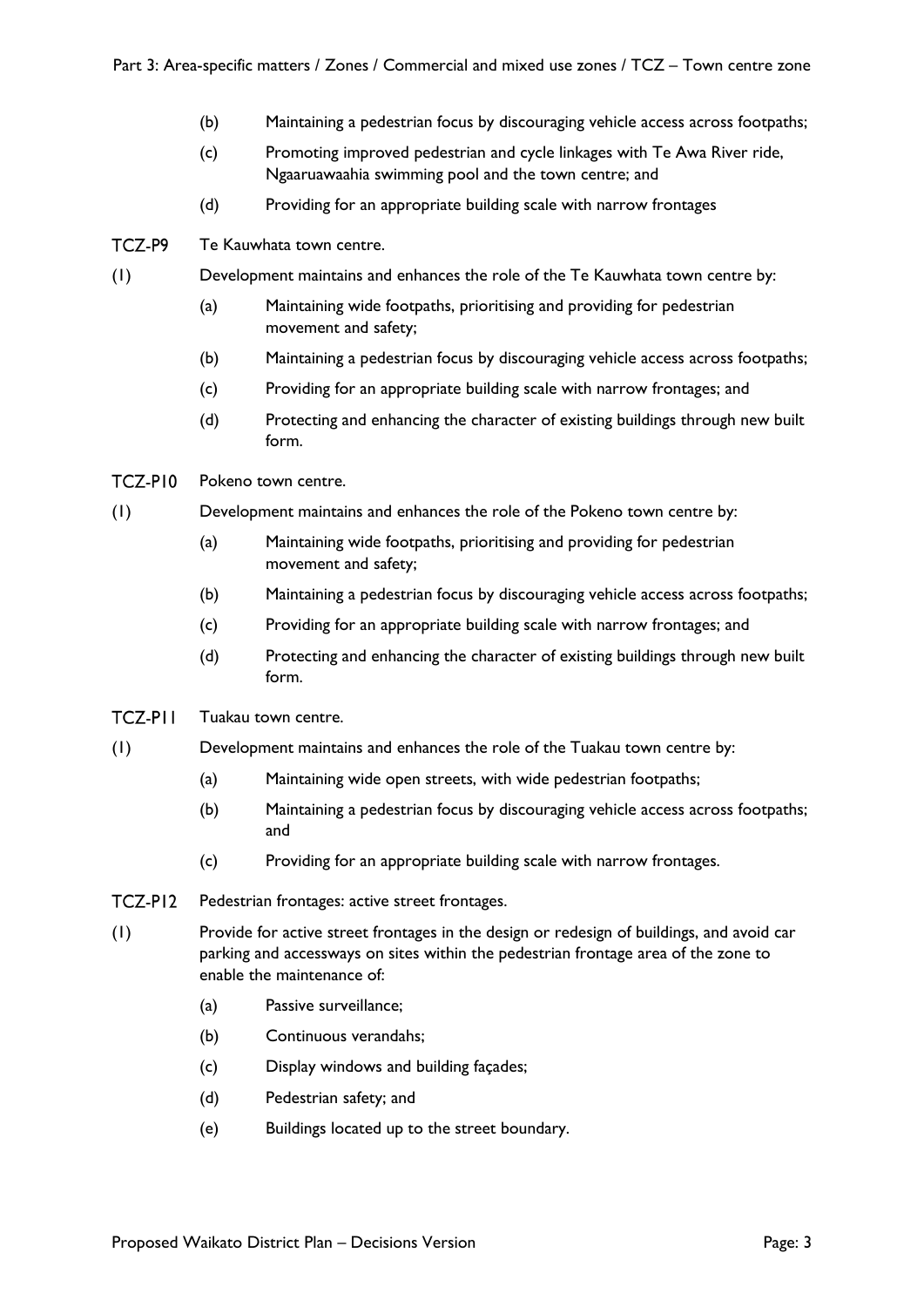| TCZ-PI3 |                                                                             | Corner buildings.                                                                                                                                                                                                        |  |
|---------|-----------------------------------------------------------------------------|--------------------------------------------------------------------------------------------------------------------------------------------------------------------------------------------------------------------------|--|
| (1)     | Ensure buildings within zone positively reinforce corner locations through: |                                                                                                                                                                                                                          |  |
|         | (a)                                                                         | Building design;                                                                                                                                                                                                         |  |
|         | (b)                                                                         | The position of the building on the site;                                                                                                                                                                                |  |
|         | (c)                                                                         | Architectural details; and                                                                                                                                                                                               |  |
|         | (d)                                                                         | Having prominent building entrances.                                                                                                                                                                                     |  |
| TCZ-PI4 | Landscaping.                                                                |                                                                                                                                                                                                                          |  |
| (1)     |                                                                             | Within the zone and outside of the pedestrian frontage areas, ensure that landscaping<br>contributes to the adjacent streetscape.                                                                                        |  |
| TCZ-PI5 | Height.                                                                     |                                                                                                                                                                                                                          |  |
| (1)     |                                                                             | Ensure the height of new buildings is complementary to, and promotes, the existing<br>character of the business town centre within each town.                                                                            |  |
| TCZ-PI6 | New buildings                                                               |                                                                                                                                                                                                                          |  |
| (1)     |                                                                             | New buildings within the zone:                                                                                                                                                                                           |  |
|         | (a)                                                                         | Respond to the specific site characteristics and wider street and town<br>context;                                                                                                                                       |  |
|         | (b)                                                                         | Promote architectural form, building features and placement;                                                                                                                                                             |  |
|         | (c)                                                                         | The design of buildings contributes to vibrancy, character and commercial<br>viability of the town centre;                                                                                                               |  |
|         | (d)                                                                         | Provide landscape and open space design that responds to the characteristics<br>and qualities of the area;                                                                                                               |  |
|         | (e)                                                                         | Minimise visual and amenity impacts of accessways and parking facilities; and                                                                                                                                            |  |
|         | (f)                                                                         | Maximise pedestrian access and safety.                                                                                                                                                                                   |  |
| TCZ-PI7 |                                                                             | Reverse sensitivity.                                                                                                                                                                                                     |  |
|         | noise.                                                                      | Development within the zone is acoustically insulated to mitigate the adverse effects of                                                                                                                                 |  |
| TCZ-PI8 |                                                                             | Adjoining site amenity.                                                                                                                                                                                                  |  |
| (1)     |                                                                             | Maintain amenity of adjoining GRZ - General residential zone, MRZ - Medium density<br>residential zone or OSZ - Open space zone by:                                                                                      |  |
|         | (a)                                                                         | Requiring buildings within the zone to be set back from boundaries adjoining<br>GRZ - General residential, MRZ - Medium density residential and OSZ -<br>Open space zoned land; and                                      |  |
|         | (b)                                                                         | The progressive reduction in the height of buildings in the zone, the closer<br>they are located to boundaries adjoining GRZ - General residential, MRZ -<br>Medium density residential and OSZ - Open space zoned land. |  |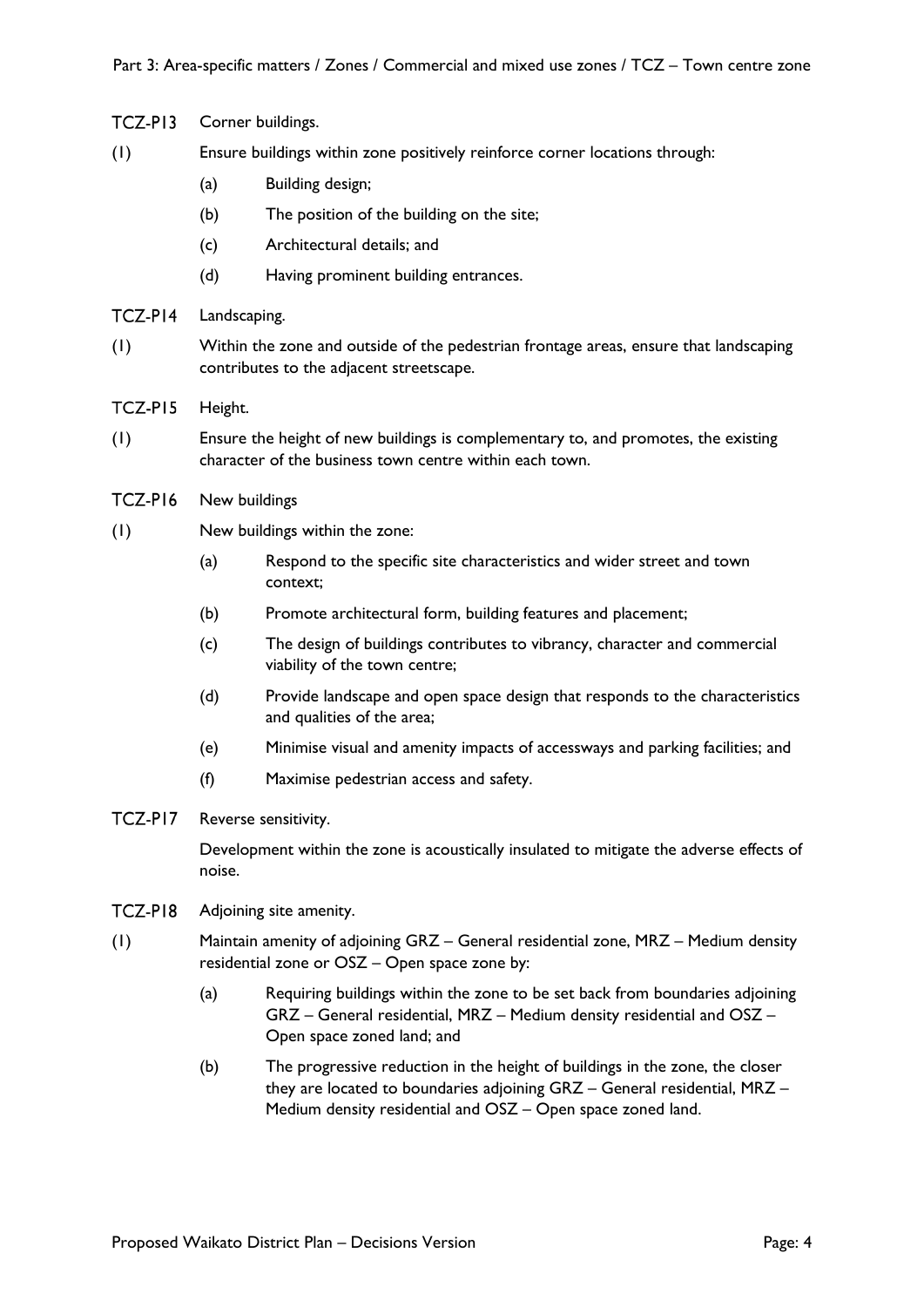### TCZ-P19 Outdoor storage.

The adverse visual effects of outdoor storage in the zone are mitigated through appropriate location, screening or landscaping.

**TCZ-P20** Objectionable odour.

> Within the zone ensure that the adverse effects of objectionable odour from activities do not detract from the amenity of other sites.

## **Rules**

### *Land use – activities*

In addition to the activity-specific standards listed below, permitted activities must also comply with all relevant Land-use effects standards and Land-use building standards in this chapter, as well as the standards in Part 2 / District-wide matters / General district-wide matters.

| <b>TCZ-RI</b>                       | Commercial activity                           |                                                                              |
|-------------------------------------|-----------------------------------------------|------------------------------------------------------------------------------|
| (1) Activity status: PER            |                                               | (2) Activity status where compliance not                                     |
| <b>Activity-specific standards:</b> |                                               | achieved: n/a                                                                |
| Nil.                                |                                               |                                                                              |
| TCZ-R <sub>2</sub>                  | Residential activity, unless specified below  |                                                                              |
|                                     |                                               |                                                                              |
|                                     |                                               | This includes occupation of a single residential unit for short term rental. |
| (1) Activity status: PER            |                                               | (2) Activity status where compliance not                                     |
| <b>Activity-specific standards:</b> |                                               | achieved: RDIS                                                               |
|                                     | (a) Located above ground floor level; and     | <b>Council's discretion is restricted to the</b>                             |
|                                     | (b) The entrance lobby, stairwell or lift may | following matters:                                                           |
|                                     | be located on the ground floor level          | (a) Streetscape effects;                                                     |
|                                     |                                               | (b) The extent to which the residential                                      |
|                                     |                                               | activity effects the primary purpose of                                      |
|                                     |                                               | the zone to provide for retail,                                              |
|                                     |                                               | administration, civic and commercial                                         |
|                                     |                                               | activities.                                                                  |
| TCZ-R3<br>Supermarket               |                                               |                                                                              |
| (I) Activity status: PER            |                                               | (2) Activity status where compliance not                                     |
| <b>Activity-specific standards:</b> |                                               | achieved: n/a                                                                |
| Nil.                                |                                               |                                                                              |
| <b>TCZ-R4</b>                       | Visitor accommodation                         |                                                                              |
| (I) Activity status: PER            |                                               | (2) Activity status where compliance not                                     |
| <b>Activity-specific standards:</b> |                                               | achieved: n/a                                                                |
| Nil.                                |                                               |                                                                              |
| <b>TCZ-R5</b>                       | Community facility                            |                                                                              |
| (1) Activity status: PER            |                                               | (2) Activity status where compliance not                                     |
| <b>Activity-specific standards:</b> |                                               | achieved: DIS                                                                |
| (a) Excluding a cemetery.           |                                               |                                                                              |
| TCZ-R6                              | Health facility                               |                                                                              |
| (I) Activity status: PER            |                                               | (2) Activity status where compliance not                                     |
| <b>Activity-specific standards:</b> |                                               | achieved: DIS                                                                |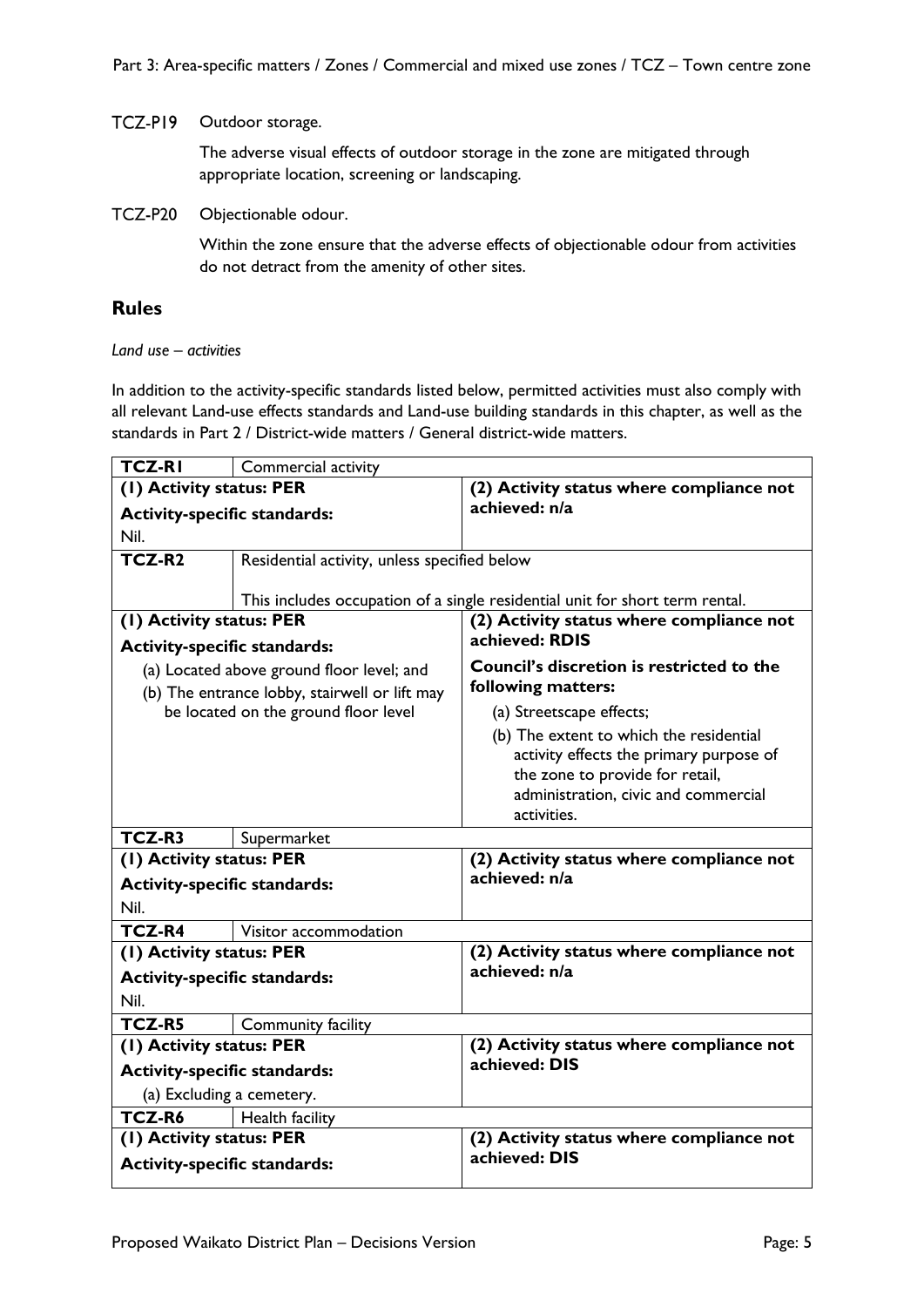| (a) Excluding a hospital.                                       |                                                                                  |                                                                                                                                             |
|-----------------------------------------------------------------|----------------------------------------------------------------------------------|---------------------------------------------------------------------------------------------------------------------------------------------|
|                                                                 |                                                                                  |                                                                                                                                             |
| TCZ-R7                                                          | Office                                                                           |                                                                                                                                             |
| (1) Activity status: PER<br><b>Activity-specific standards:</b> |                                                                                  | (2) Activity status where compliance not<br>achieved: RDIS                                                                                  |
|                                                                 | (a) Located above ground floor level within<br>the Verandah Line notation on the | <b>Council's discretion is restricted to the</b><br>following matters:                                                                      |
| planning maps.                                                  |                                                                                  | (a) Streetscape effects including ways in<br>which to activate visual connection and<br>interest between pedestrians and the<br>office; and |
|                                                                 |                                                                                  | (b) Extent of glazing and length of frontage<br>of the office to the street.                                                                |
| TCZ-R8                                                          | Public transport facility                                                        |                                                                                                                                             |
| (1) Activity status: PER                                        |                                                                                  | (2) Activity status where compliance not                                                                                                    |
| <b>Activity-specific standards:</b>                             |                                                                                  | achieved: n/a                                                                                                                               |
| Nil.                                                            |                                                                                  |                                                                                                                                             |
| TCZ-R9                                                          | Community corrections activity                                                   |                                                                                                                                             |
| (1) Activity status: PER                                        |                                                                                  | (2) Activity status where compliance not                                                                                                    |
| <b>Activity-specific standards:</b>                             |                                                                                  | achieved: n/a                                                                                                                               |
| Nil.                                                            |                                                                                  |                                                                                                                                             |
| <b>TCZ-RIO</b>                                                  | Construction or alteration of a building for a sensitive land use                |                                                                                                                                             |
| (1) Activity status: PER                                        |                                                                                  | (2) Activity status where compliance not                                                                                                    |
| <b>Activity-specific standards:</b>                             |                                                                                  | achieved: RDIS                                                                                                                              |
|                                                                 | (a) The construction or alteration of a                                          | <b>Council's discretion is restricted to the</b>                                                                                            |
|                                                                 | building for a sensitive land use that                                           | following matters:                                                                                                                          |
|                                                                 | complies with all of the following                                               | (a) Effects on the amenity values of the site;                                                                                              |
| standards:                                                      |                                                                                  | (b) The risk of electrical hazards affecting                                                                                                |
| (i) It is set back a minimum of 10m from                        |                                                                                  | the safety of people;                                                                                                                       |
|                                                                 | the centre of line of any electrical<br>distribution or transmission lines, not  | (c) The risk of damage to property; and                                                                                                     |
|                                                                 | associated with the National Grid,                                               | (d) Effects on the operation, maintenance                                                                                                   |
|                                                                 | that operate at a voltage of up to                                               | and upgrading of the electrical<br>distribution or transmission lines.                                                                      |
| II0kV; or                                                       |                                                                                  |                                                                                                                                             |
|                                                                 | (ii) It is set back a minimum of 12m from                                        |                                                                                                                                             |
|                                                                 | the centre of line of any electrical                                             |                                                                                                                                             |
| distribution or transmission lines, not                         |                                                                                  |                                                                                                                                             |
| associated with the National Grid,                              |                                                                                  |                                                                                                                                             |
| that operate at a voltage of I IOkV or<br>more.                 |                                                                                  |                                                                                                                                             |
| <b>TCZ-RII</b>                                                  |                                                                                  | Demolition of, or alteration or addition to, a building or structure                                                                        |
| (I) Activity status: PER                                        |                                                                                  | (2) Activity status where compliance not                                                                                                    |
| <b>Activity-specific standards:</b>                             |                                                                                  | achieved: n/a                                                                                                                               |
| Nil.                                                            |                                                                                  |                                                                                                                                             |
| <b>TCZ-RI2</b>                                                  | A multi-unit development                                                         |                                                                                                                                             |
| (I) Activity status: RDIS                                       |                                                                                  | (2) Activity status where compliance not                                                                                                    |
| <b>Activity-specific standards:</b>                             |                                                                                  | achieved: DIS                                                                                                                               |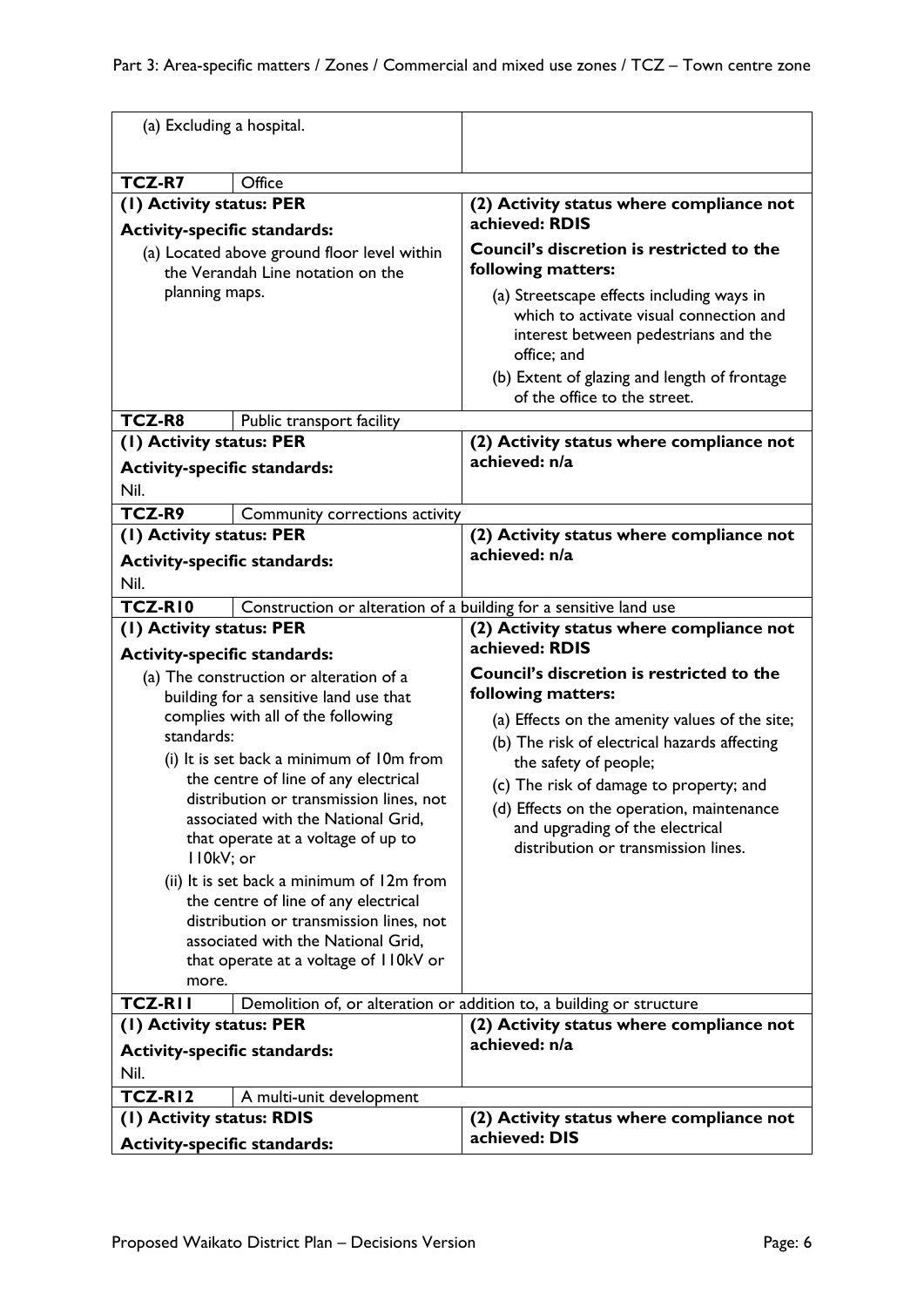| (a) A multi-unit development that meets all<br>of the following standards: |                                            |                                             |  |  |
|----------------------------------------------------------------------------|--------------------------------------------|---------------------------------------------|--|--|
| (i) Land use - effects;                                                    |                                            |                                             |  |  |
|                                                                            | (ii) Land use – building, except the       |                                             |  |  |
|                                                                            | following standards do not apply;          |                                             |  |  |
|                                                                            |                                            |                                             |  |  |
|                                                                            | (1) Standard TCZ-S6 (Display               |                                             |  |  |
|                                                                            | windows) does not apply;                   |                                             |  |  |
|                                                                            | (2) Standard TCZ-S7 (Verandahs)            |                                             |  |  |
|                                                                            | does not apply                             |                                             |  |  |
|                                                                            |                                            | (3) TCZ-S10 (Residential units) does        |  |  |
| not apply;                                                                 |                                            |                                             |  |  |
| (4) TCZ-S11 (Outdoor living space)                                         |                                            |                                             |  |  |
| does not apply;                                                            |                                            |                                             |  |  |
|                                                                            |                                            |                                             |  |  |
| (b) A detailed site plan depicting the                                     |                                            |                                             |  |  |
|                                                                            |                                            | proposed Record of Title boundaries for     |  |  |
|                                                                            |                                            | each residential unit and any common        |  |  |
|                                                                            |                                            | areas (including access and services) must  |  |  |
|                                                                            |                                            | be provided, ensuring that a freehold (fee  |  |  |
|                                                                            |                                            | simple) or unit title subdivision complies  |  |  |
|                                                                            | with Rule SUB-R100 (Subdivision of         |                                             |  |  |
| multi- unit developments);                                                 |                                            |                                             |  |  |
| (c) Each residential unit must be designed                                 |                                            |                                             |  |  |
|                                                                            |                                            | and constructed to achieve the internal     |  |  |
|                                                                            |                                            | design sound levels specified in APPI -     |  |  |
|                                                                            |                                            | Acoustic insulation, Table 25 - Internal    |  |  |
| sound levels;                                                              |                                            |                                             |  |  |
|                                                                            |                                            |                                             |  |  |
|                                                                            |                                            | (d) A communal service court is provided    |  |  |
| comprising;                                                                |                                            |                                             |  |  |
|                                                                            | (i) minimum area of 20m <sup>2</sup> ; and |                                             |  |  |
|                                                                            | (ii) minimum dimension of 3m.              |                                             |  |  |
|                                                                            |                                            | (e) Outdoor living space areas are provided |  |  |
|                                                                            | to meet the following minimum              |                                             |  |  |
|                                                                            |                                            | requirements for each residential unit:     |  |  |
| Residential Unit                                                           | Minimum                                    | Minimum                                     |  |  |
|                                                                            | outdoor Living                             | Dimensions                                  |  |  |
|                                                                            | space area                                 |                                             |  |  |
| Studio unit or 1                                                           | 10 <sup>m²</sup>                           | 2m                                          |  |  |
| bedroom<br>2 or more                                                       | 15m <sup>2</sup>                           | 2m                                          |  |  |
| bedrooms                                                                   |                                            |                                             |  |  |
| (f) Each residential unit must meet the                                    |                                            |                                             |  |  |
|                                                                            | following minimum unit size:               |                                             |  |  |
|                                                                            | Minimum Unit                               |                                             |  |  |
| Unit or Apartment Area                                                     | 35 <sup>m²</sup>                           |                                             |  |  |
| Studio Unit                                                                | 45 <sup>2</sup>                            |                                             |  |  |
| I or more bedroom unit                                                     |                                            |                                             |  |  |
| <b>Council's discretion is restricted to the</b><br>following matters:     |                                            |                                             |  |  |
| Design:                                                                    |                                            |                                             |  |  |
|                                                                            |                                            | (g) The extent to which that portion of the |  |  |
|                                                                            |                                            | building or site which fronts a road or     |  |  |
| public space:                                                              |                                            |                                             |  |  |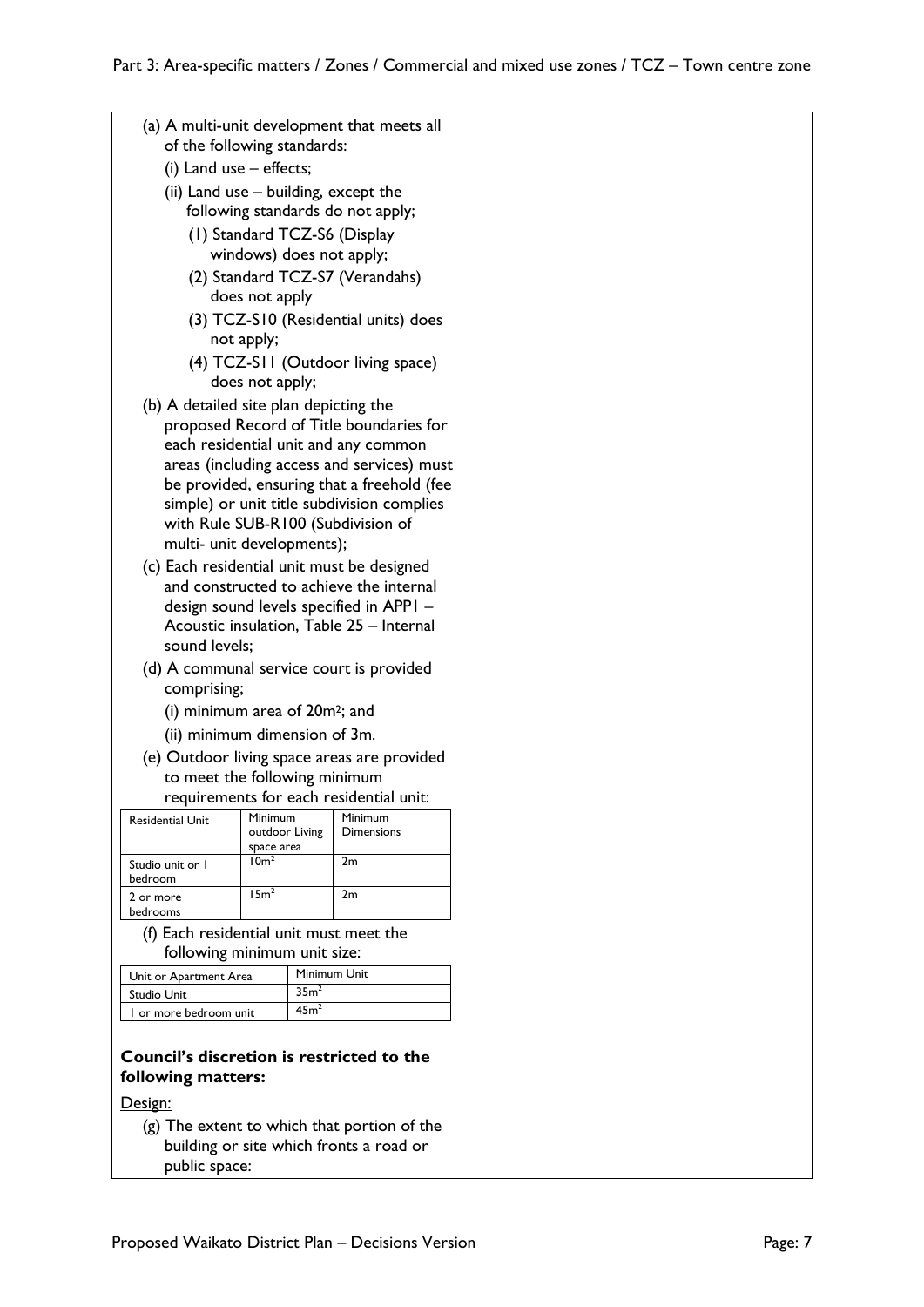| (i) Provides for passive surveillance of the                                       |                                                           |
|------------------------------------------------------------------------------------|-----------------------------------------------------------|
| street from habitable rooms at<br>ground and upper floor levels.                   |                                                           |
| (ii) Avoids the use of impermeable                                                 |                                                           |
| screens or fencing that obstruct visual                                            |                                                           |
| connections.                                                                       |                                                           |
| (iii) Avoids unrelieved and blank façades.                                         |                                                           |
| (iv) Creates visual interest through the                                           |                                                           |
| use of cladding materials, colour and<br>articulation of the façade.               |                                                           |
| (v) Utilises soft or hard landscape                                                |                                                           |
| elements to contribute positively to                                               |                                                           |
| streetscape amenity.                                                               |                                                           |
| (vi) Minimises vehicle garaging/parking or                                         |                                                           |
| manoeuvring areas.                                                                 |                                                           |
| (vii) Service courts are screened or                                               |                                                           |
| obscured.                                                                          |                                                           |
| On-site amenity:<br>(h) The extent to which the design:                            |                                                           |
| (i) Maximises opportunities for                                                    |                                                           |
| accessibility, privacy between units,                                              |                                                           |
| access to daylight and shelter,                                                    |                                                           |
| including outdoor living spaces.                                                   |                                                           |
| (ii) Incorporates measures that may be                                             |                                                           |
| required to mitigate the potential for<br>reverse sensitivity effects.             |                                                           |
| (iii) Maximises opportunities for passive                                          |                                                           |
| solar gain within units.                                                           |                                                           |
| Infrastructure:                                                                    |                                                           |
| (i) The extent to which the design can be                                          |                                                           |
| efficiently serviced with 3 waters                                                 |                                                           |
| infrastructure.                                                                    |                                                           |
| Natural hazards:                                                                   |                                                           |
| (j) The extent to which the design avoids or<br>mitigates effects arising from the |                                                           |
| presence of natural hazards.                                                       |                                                           |
| Staging:                                                                           |                                                           |
| (k) The extent to which staging is necessary                                       |                                                           |
| to ensure that development is carried                                              |                                                           |
| out in a coordinated and timely manner.                                            |                                                           |
| TCZ-RI3<br>Construction of any new building                                        |                                                           |
| (1) Activity status: RDIS                                                          | (2) Activity status where compliance not<br>achieved: DIS |
| <b>Activity-specific standards:</b><br>(a) The construction of any new building    |                                                           |
| that meets all of the following conditions                                         |                                                           |
| standards:                                                                         |                                                           |
| (i) Land use $-$ effects;                                                          |                                                           |
| (ii) Land use - building except;                                                   |                                                           |
| (1) TCZ-S10 (Residential units) does                                               |                                                           |
| not apply;                                                                         |                                                           |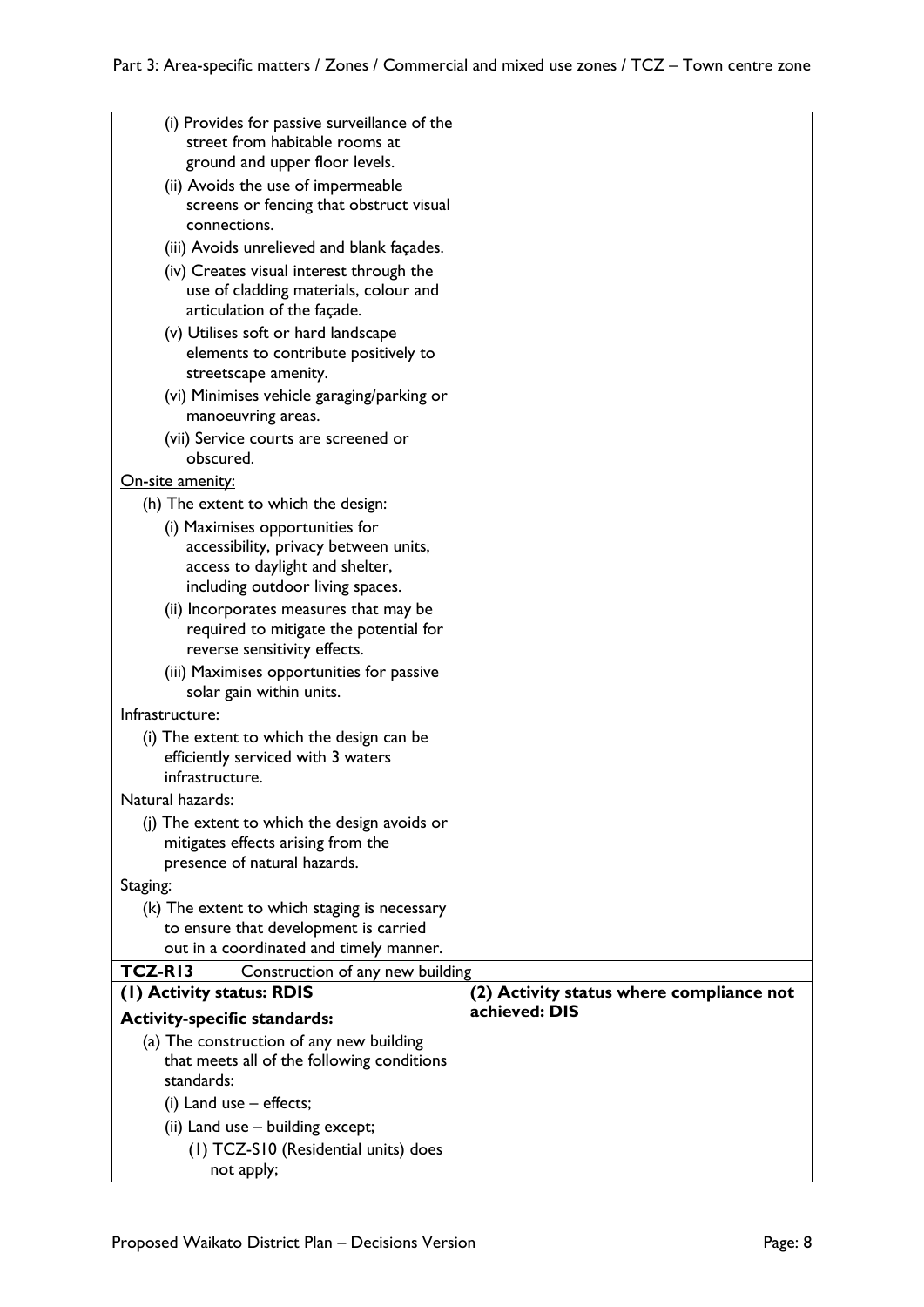| (2) TCZ-SII (Outdoor living space)<br>does not apply.                                                                                     |                                                                                   |                                                                                   |
|-------------------------------------------------------------------------------------------------------------------------------------------|-----------------------------------------------------------------------------------|-----------------------------------------------------------------------------------|
| <b>Council's discretion is restricted to the</b><br>following matters:                                                                    |                                                                                   |                                                                                   |
|                                                                                                                                           | (b) The extent to which the building is<br>consistent with the following matters: |                                                                                   |
|                                                                                                                                           | (i) A site and contextual analysis;                                               |                                                                                   |
|                                                                                                                                           | (ii) A connectivity and movement                                                  |                                                                                   |
|                                                                                                                                           | network analysis;                                                                 |                                                                                   |
|                                                                                                                                           | (iii) A neighbourhood character<br>assessment; and                                |                                                                                   |
|                                                                                                                                           | (iv) Design illustrating how the building                                         |                                                                                   |
|                                                                                                                                           | will promote character elements                                                   |                                                                                   |
| <b>TCZ-RI4</b>                                                                                                                            | <b>Educational facility</b>                                                       |                                                                                   |
| (I) Activity status: RDIS                                                                                                                 |                                                                                   | (2) Activity status where compliance not                                          |
| <b>Activity-specific standards:</b>                                                                                                       |                                                                                   | achieved: n/a                                                                     |
| Nil.                                                                                                                                      |                                                                                   |                                                                                   |
|                                                                                                                                           |                                                                                   |                                                                                   |
|                                                                                                                                           | Council's discretion is restricted to the                                         |                                                                                   |
| following matters:                                                                                                                        |                                                                                   |                                                                                   |
|                                                                                                                                           | (a) The extent to which it is necessary to                                        |                                                                                   |
| Centre Zone;                                                                                                                              | locate the activity with the TCZ - Town                                           |                                                                                   |
|                                                                                                                                           | (b) Reverse sensitivity effects of adjacent                                       |                                                                                   |
| activities:                                                                                                                               |                                                                                   |                                                                                   |
|                                                                                                                                           | (c) The extent to which the activity may                                          |                                                                                   |
| adversely impact on the transport                                                                                                         |                                                                                   |                                                                                   |
| network;                                                                                                                                  |                                                                                   |                                                                                   |
|                                                                                                                                           | (d) The extent to which the activity may                                          |                                                                                   |
| adversely impact on the streetscape; and                                                                                                  |                                                                                   |                                                                                   |
| (e) The effects of noise.                                                                                                                 |                                                                                   |                                                                                   |
| TCZ-RI5<br><b>Activity status: DIS</b>                                                                                                    | <b>Emergency service facilities</b>                                               |                                                                                   |
|                                                                                                                                           |                                                                                   |                                                                                   |
| TCZ-RI6<br>Any activity that is not specifically listed as a permitted, controlled, restricted<br>discretionary or non-complying activity |                                                                                   |                                                                                   |
| <b>Activity status: DIS</b>                                                                                                               |                                                                                   |                                                                                   |
| <b>TCZ-RI7</b><br>Construction of a building located on an indicative road                                                                |                                                                                   |                                                                                   |
| <b>Activity status: NC</b>                                                                                                                |                                                                                   |                                                                                   |
| TCZ-RI8                                                                                                                                   |                                                                                   | Any building, structure, objects or vegetation that obscure the sight line of the |
|                                                                                                                                           |                                                                                   | Raglan navigation beacons for vessels entering Whaingaroa (Raglan Harbour)        |
| (APP8 – Raglan navigation beacon).                                                                                                        |                                                                                   |                                                                                   |
| <b>Activity status: PR</b>                                                                                                                |                                                                                   |                                                                                   |

### *Land use – effects*

| TCZ-SI                           | Servicing and hours of operation |                                            |
|----------------------------------|----------------------------------|--------------------------------------------|
| $\vert$ (1) Activity status: PER |                                  | $(2)$ Activity status where compliance not |
| ∣ Where:                         |                                  | achieved: RDIS                             |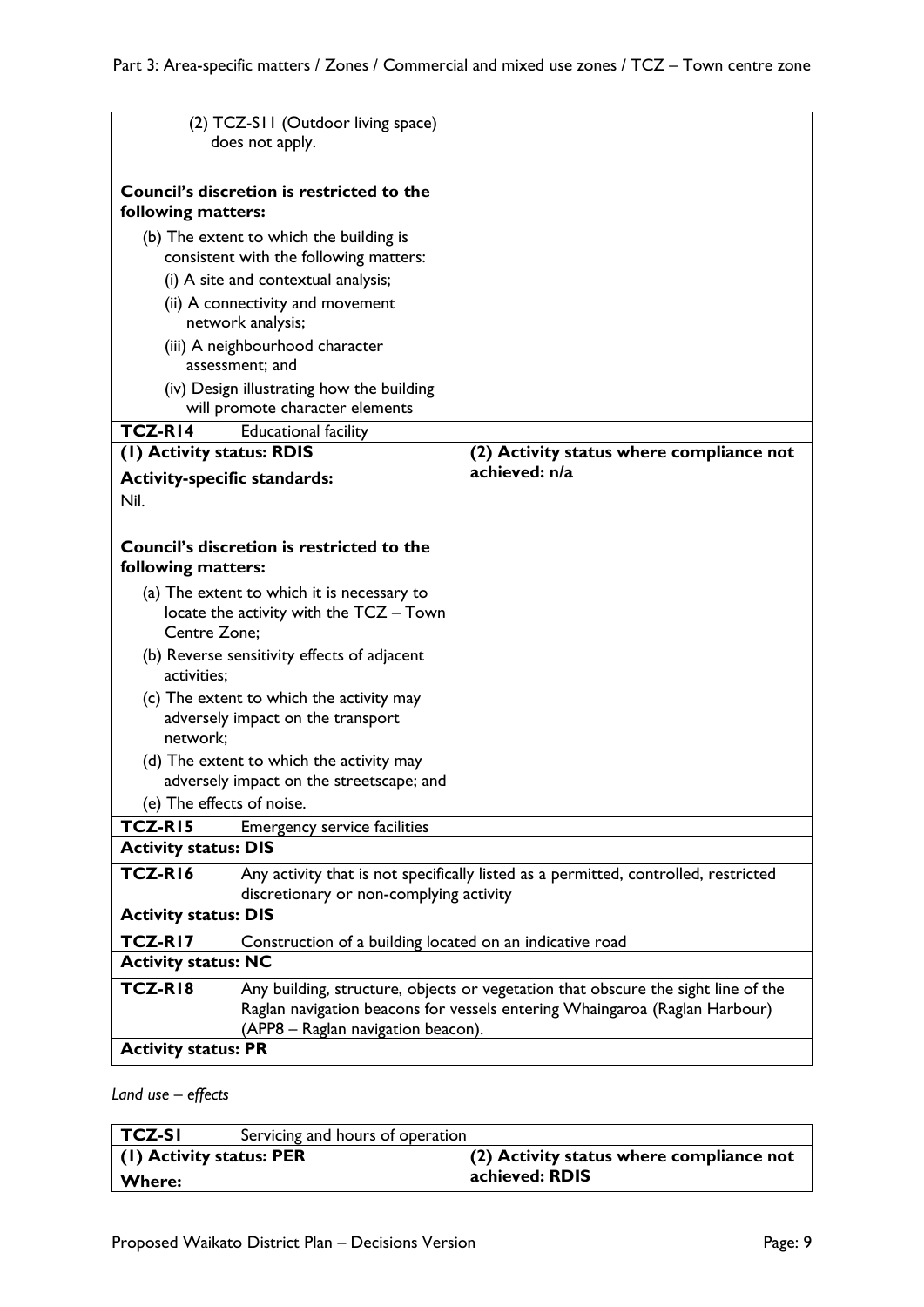| (a) The loading and unloading of vehicles and<br>the receiving of customers and deliveries                                                                                                                                                                                                                                                                                                                                                                                                                                                           | Council's discretion is restricted to the<br>following matters:                                                                                                                                                                                         |
|------------------------------------------------------------------------------------------------------------------------------------------------------------------------------------------------------------------------------------------------------------------------------------------------------------------------------------------------------------------------------------------------------------------------------------------------------------------------------------------------------------------------------------------------------|---------------------------------------------------------------------------------------------------------------------------------------------------------------------------------------------------------------------------------------------------------|
| associated with a commercial activity on<br>a site adjoining the GRZ - General<br>residential zone, MRZ - Medium density<br>residential zone, LLRZ - Large lot<br>residential zone or SETZ - Settlement<br>zone must only occur between 6.00am<br>and 8.00pm.                                                                                                                                                                                                                                                                                        | (a) Effects on amenity values on adjoining<br>sites within the GRZ - General<br>residential zone, MRZ - Medium density<br>residential zone, LLRZ - Large lot<br>residential zone or SETZ - Settlement<br>zone;<br>(b) Timing, duration and frequency of |
|                                                                                                                                                                                                                                                                                                                                                                                                                                                                                                                                                      | adverse effects:                                                                                                                                                                                                                                        |
|                                                                                                                                                                                                                                                                                                                                                                                                                                                                                                                                                      | (c) Location of activity in relation to zone<br>boundary;                                                                                                                                                                                               |
|                                                                                                                                                                                                                                                                                                                                                                                                                                                                                                                                                      | (d) Location of activity in relation to<br>residential units on adjoining sites;                                                                                                                                                                        |
|                                                                                                                                                                                                                                                                                                                                                                                                                                                                                                                                                      | (e) The means to avoid, remedy or mitigate<br>adverse effects on adjoining sites.                                                                                                                                                                       |
| TCZ-S2<br>Outdoor storage                                                                                                                                                                                                                                                                                                                                                                                                                                                                                                                            |                                                                                                                                                                                                                                                         |
| (I) Activity status: PER<br><b>Where:</b>                                                                                                                                                                                                                                                                                                                                                                                                                                                                                                            | (2) Activity status where compliance not<br>achieved: RDIS                                                                                                                                                                                              |
| (a) Outdoor storage of goods or materials<br>must comply with all of the following<br>standards:<br>(i) Be associated with the activity<br>operating from the site;<br>(ii) Not encroach on parking or loading<br>areas:<br>(iii) Standards TCZ-S3 Height and TCZ-<br>S4 Height in relation to boundary; and<br>(iv) Be fully screened from view by a<br>close boarded fence or solid fence or<br>wall to a height of 1.8m fencing or<br>landscaping from any:<br>(1) Public road;<br>(2) Public reserve; and<br>(3) Adjoining site in another zone. | Council's discretion is restricted to the<br>following matters:<br>(a) Visual amenity;<br>(b) Effects on loading and parking areas;<br>(c) Size and location of storage area; and<br>(d) Measures to mitigate adverse effects.                          |

*Land use – building*

| TCZ-S3                                    | <b>Building height</b>                                                                                                                                                                                                                                                                                                                    |                                                                                                                                                                                                                                           |
|-------------------------------------------|-------------------------------------------------------------------------------------------------------------------------------------------------------------------------------------------------------------------------------------------------------------------------------------------------------------------------------------------|-------------------------------------------------------------------------------------------------------------------------------------------------------------------------------------------------------------------------------------------|
| (1) Activity status: PER<br><b>Where:</b> |                                                                                                                                                                                                                                                                                                                                           | (2) Activity status where compliance not<br>achieved: RDIS                                                                                                                                                                                |
| structure;                                | (a) The maximum height of any building or<br>structure measured from the natural<br>ground level immediately below that part<br>of the structure must not exceed 12;<br>(b) Chimneys not exceeding Im in width and<br>finials shall not exceed a maximum height<br>of 14m measured from the natural<br>ground level immediately below the | <b>Council's discretion is restricted to the</b><br>following matters:<br>(a) Height of the building;<br>(b) Design and location of the building<br>(c) Extent of shading on an adjoining site;<br>and<br>(d) Privacy on adjoining sites. |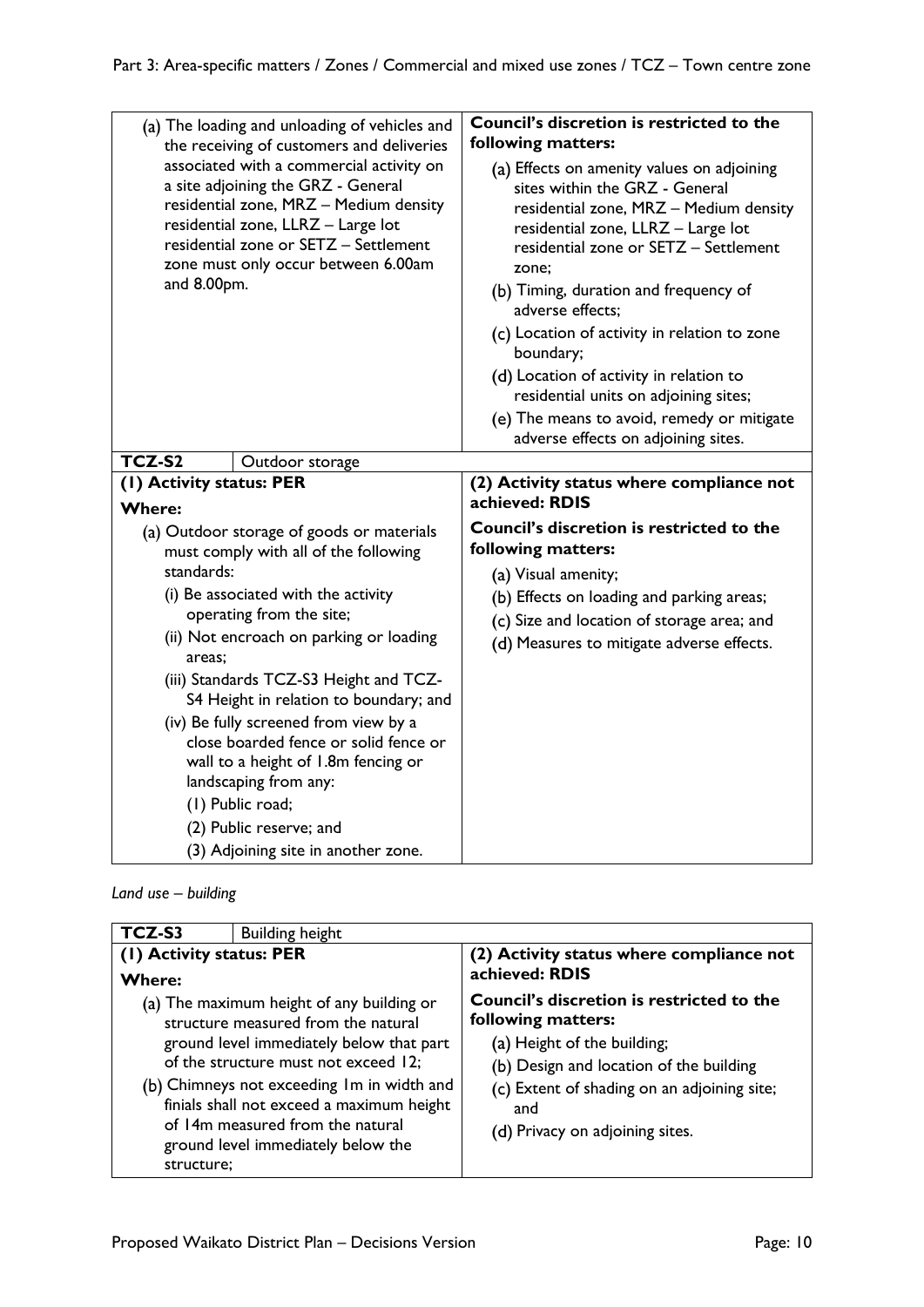| (c) The maximum height of hose drying                                                                                                                                                                                                                                                                                                                                                                                                      |                                                                                                                                                                                                                                                                                          |
|--------------------------------------------------------------------------------------------------------------------------------------------------------------------------------------------------------------------------------------------------------------------------------------------------------------------------------------------------------------------------------------------------------------------------------------------|------------------------------------------------------------------------------------------------------------------------------------------------------------------------------------------------------------------------------------------------------------------------------------------|
| towers associated with emergency                                                                                                                                                                                                                                                                                                                                                                                                           |                                                                                                                                                                                                                                                                                          |
| service facilities measured from the                                                                                                                                                                                                                                                                                                                                                                                                       |                                                                                                                                                                                                                                                                                          |
| natural ground level immediately below                                                                                                                                                                                                                                                                                                                                                                                                     |                                                                                                                                                                                                                                                                                          |
| that part of the structure must not                                                                                                                                                                                                                                                                                                                                                                                                        |                                                                                                                                                                                                                                                                                          |
| exceed 15m.                                                                                                                                                                                                                                                                                                                                                                                                                                |                                                                                                                                                                                                                                                                                          |
| <b>TCZ-S4</b><br>Height in relation to boundary                                                                                                                                                                                                                                                                                                                                                                                            |                                                                                                                                                                                                                                                                                          |
| (1) Activity status: PER                                                                                                                                                                                                                                                                                                                                                                                                                   | (2) Activity status where compliance not                                                                                                                                                                                                                                                 |
| <b>Where:</b>                                                                                                                                                                                                                                                                                                                                                                                                                              | achieved: RDIS                                                                                                                                                                                                                                                                           |
| (a) Any building or structure must not<br>protrude through a height control plane<br>rising at an angle of 45 degrees<br>commencing at an elevation of 2.5m<br>above ground level at the site boundary<br>where it adjoins the:<br>(i) GRZ - General residential zone;<br>(ii) MRZ - Medium density residential<br>zone;<br>(iii) LLRZ - Large lot residential zone;<br>(iv) SETZ - Settlement zone;<br>(v) RLZ - Rural lifestyle zone; or | <b>Council's discretion is restricted to the</b><br>following matters:<br>(a) Height of the building;<br>(b) Design and location of the building;<br>(c) Level of shading on any other sites<br>adjoining site;<br>(d) Privacy on other site; and<br>(e) Amenity values of the locality. |
| (vi) OSZ - Open space zone.                                                                                                                                                                                                                                                                                                                                                                                                                |                                                                                                                                                                                                                                                                                          |
| TCZ-S5<br>Gross leasable floor area                                                                                                                                                                                                                                                                                                                                                                                                        |                                                                                                                                                                                                                                                                                          |
| (1) Activity status: PER                                                                                                                                                                                                                                                                                                                                                                                                                   | (2) Activity status where compliance not<br>achieved: DIS                                                                                                                                                                                                                                |
| <b>Where:</b>                                                                                                                                                                                                                                                                                                                                                                                                                              |                                                                                                                                                                                                                                                                                          |
| (a) Every individual tenancy (excluding                                                                                                                                                                                                                                                                                                                                                                                                    |                                                                                                                                                                                                                                                                                          |
| supermarkets) must have a gross leasable<br>floor area of no more than 350m <sup>2</sup>                                                                                                                                                                                                                                                                                                                                                   |                                                                                                                                                                                                                                                                                          |
| TCZ-S6                                                                                                                                                                                                                                                                                                                                                                                                                                     |                                                                                                                                                                                                                                                                                          |
| Display windows and building façades<br>(1) Activity status: PER                                                                                                                                                                                                                                                                                                                                                                           | (2) Activity status where compliance not                                                                                                                                                                                                                                                 |
| <b>Where:</b>                                                                                                                                                                                                                                                                                                                                                                                                                              | achieved: RDIS                                                                                                                                                                                                                                                                           |
| (a) Any new building façade adjoining a road                                                                                                                                                                                                                                                                                                                                                                                               | Council's discretion is restricted to the                                                                                                                                                                                                                                                |
| boundary, or alteration of an existing                                                                                                                                                                                                                                                                                                                                                                                                     | following matters:                                                                                                                                                                                                                                                                       |
| building façade, adjoining a road boundary                                                                                                                                                                                                                                                                                                                                                                                                 | (a) Design and location of the building                                                                                                                                                                                                                                                  |
| must comply with the following                                                                                                                                                                                                                                                                                                                                                                                                             | having regard to the operational and                                                                                                                                                                                                                                                     |
| standards:                                                                                                                                                                                                                                                                                                                                                                                                                                 | functional requirements of the activity to                                                                                                                                                                                                                                               |
| (i) Not be set back from the road                                                                                                                                                                                                                                                                                                                                                                                                          | be accommodated                                                                                                                                                                                                                                                                          |
| boundary at ground floor level; and                                                                                                                                                                                                                                                                                                                                                                                                        | (b) Extent to which the activity achieves the                                                                                                                                                                                                                                            |
| (ii) Provide display windows comprising                                                                                                                                                                                                                                                                                                                                                                                                    | intent of the control by other means, to<br>enable passive surveillance and promote                                                                                                                                                                                                      |
| at least 50% of the building façade at                                                                                                                                                                                                                                                                                                                                                                                                     | pedestrian safety                                                                                                                                                                                                                                                                        |
| ground floor level.                                                                                                                                                                                                                                                                                                                                                                                                                        | (c) Effects on amenity values and town                                                                                                                                                                                                                                                   |
| (b) Standard TCZ-S6 $(1)(a)$ does not apply to                                                                                                                                                                                                                                                                                                                                                                                             | centre character.                                                                                                                                                                                                                                                                        |
| the entrance lobby, stairwell or lift<br>located at ground floor level that services                                                                                                                                                                                                                                                                                                                                                       |                                                                                                                                                                                                                                                                                          |
| an above ground level multi-unit                                                                                                                                                                                                                                                                                                                                                                                                           |                                                                                                                                                                                                                                                                                          |
| development.                                                                                                                                                                                                                                                                                                                                                                                                                               |                                                                                                                                                                                                                                                                                          |
| TCZ-S7<br>Verandahs                                                                                                                                                                                                                                                                                                                                                                                                                        |                                                                                                                                                                                                                                                                                          |
| (I) Activity status: PER                                                                                                                                                                                                                                                                                                                                                                                                                   | (2) Activity status where compliance not                                                                                                                                                                                                                                                 |
| <b>Where:</b>                                                                                                                                                                                                                                                                                                                                                                                                                              | achieved: RDIS                                                                                                                                                                                                                                                                           |
|                                                                                                                                                                                                                                                                                                                                                                                                                                            |                                                                                                                                                                                                                                                                                          |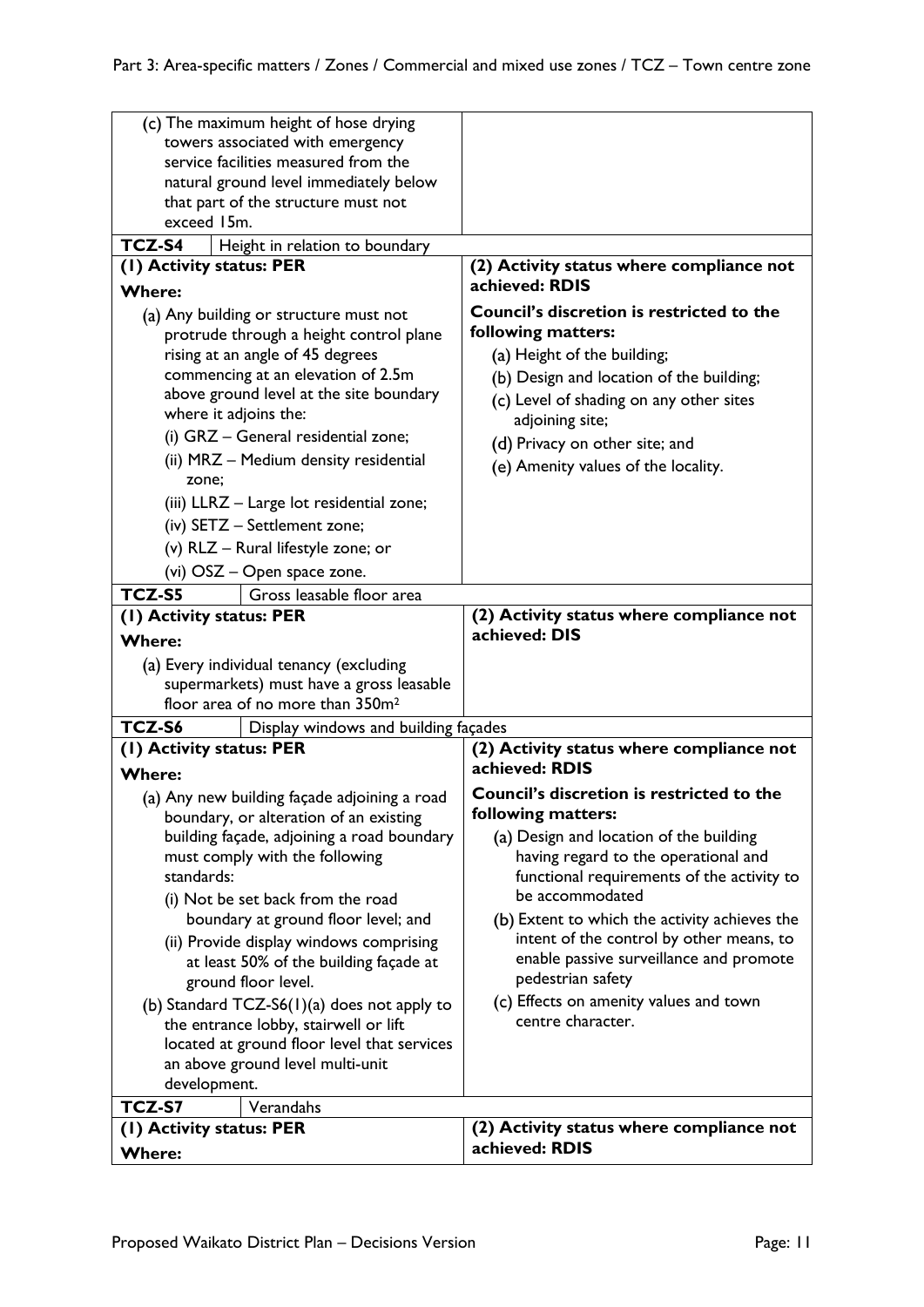| (a) Any new building, or alteration to the<br>frontage of an existing building, on land<br>with a verandah line identified on the<br>planning maps, must be provided with a<br>verandah that complies with the following<br>standards: | Council's discretion is restricted to the<br>following matters:<br>(a) The effects on the amenity of the<br>streetscape, including providing<br>continuous pedestrian shelter and town<br>centre character; |
|----------------------------------------------------------------------------------------------------------------------------------------------------------------------------------------------------------------------------------------|-------------------------------------------------------------------------------------------------------------------------------------------------------------------------------------------------------------|
| (i) Is attached to the façade of the                                                                                                                                                                                                   | (b) The character and layout of the building;                                                                                                                                                               |
| building;                                                                                                                                                                                                                              |                                                                                                                                                                                                             |
| (ii) Has a height above the footpath of at                                                                                                                                                                                             | (c) The nature, design and location of the<br>verandah; and                                                                                                                                                 |
| least 2.5m but not more than 3.5m;                                                                                                                                                                                                     |                                                                                                                                                                                                             |
| (iii) Has a minimum width of 3m;                                                                                                                                                                                                       | (d) The functional requirements of the                                                                                                                                                                      |
|                                                                                                                                                                                                                                        | activities that the buildings are intended<br>to accommodate.                                                                                                                                               |
| (iv) The outer edge of the verandah is set<br>back 0.5m from the kerb;                                                                                                                                                                 |                                                                                                                                                                                                             |
| (v) It is attached to any verandahs on<br>adjoining buildings, so as to provide<br>continuous pedestrian shelter;                                                                                                                      |                                                                                                                                                                                                             |
| (vi) It is cantilevered from the building.                                                                                                                                                                                             |                                                                                                                                                                                                             |
| (b) Standard TCZ-S7 $(1)(a)$ does not apply to                                                                                                                                                                                         |                                                                                                                                                                                                             |
| a building included in SCHED1 - Historic                                                                                                                                                                                               |                                                                                                                                                                                                             |
| heritage items.                                                                                                                                                                                                                        |                                                                                                                                                                                                             |
| TCZ-S8<br>Building setbacks - zone boundaries                                                                                                                                                                                          |                                                                                                                                                                                                             |
| (1) Activity status: PER                                                                                                                                                                                                               | (2) Activity status where compliance not                                                                                                                                                                    |
| <b>Where:</b>                                                                                                                                                                                                                          | achieved: RDIS                                                                                                                                                                                              |
| (a) A building must be set back a minimum<br>of at least:                                                                                                                                                                              | Council's discretion is restricted to the<br>following matters:                                                                                                                                             |
|                                                                                                                                                                                                                                        |                                                                                                                                                                                                             |
| (i) 3m from rear and side boundaries                                                                                                                                                                                                   | (a) Height, design and location of the                                                                                                                                                                      |
| adjoining any:                                                                                                                                                                                                                         | building relative to the boundary;                                                                                                                                                                          |
| (1) GRZ - General residential zone;                                                                                                                                                                                                    | (b) Impacts on the privacy for adjoining<br>site(s);                                                                                                                                                        |
| (2) MRZ - Medium density residential                                                                                                                                                                                                   |                                                                                                                                                                                                             |
| zone;                                                                                                                                                                                                                                  | (c) Impacts on amenity values, including<br>main living areas, outdoor living space of                                                                                                                      |
| (3) RLZ - Rural lifestyle zone;                                                                                                                                                                                                        | adjoining site(s); and                                                                                                                                                                                      |
| (4) LLRZ - Large lot residential zone;                                                                                                                                                                                                 | (d) Landscaping and/or screening.                                                                                                                                                                           |
| (5) SETZ - Settlement zone; or                                                                                                                                                                                                         |                                                                                                                                                                                                             |
| (6) OSZ – Open space zone.                                                                                                                                                                                                             |                                                                                                                                                                                                             |
| (ii) 1.5m from rear and side boundaries                                                                                                                                                                                                |                                                                                                                                                                                                             |
| adjoining any:                                                                                                                                                                                                                         |                                                                                                                                                                                                             |
| (1) GRUZ - General rural zone;                                                                                                                                                                                                         |                                                                                                                                                                                                             |
| (2) GIZ - General industrial zone; or                                                                                                                                                                                                  |                                                                                                                                                                                                             |
| (3) HIZ - Heavy industrial zone.                                                                                                                                                                                                       |                                                                                                                                                                                                             |
| (b) $TCZ-S8(1)(a)$ does not apply to a                                                                                                                                                                                                 |                                                                                                                                                                                                             |
| structure which is not a building.                                                                                                                                                                                                     |                                                                                                                                                                                                             |
| TCZ-S9<br>Building setback - waterbodies                                                                                                                                                                                               |                                                                                                                                                                                                             |
| (I) Activity status: PER                                                                                                                                                                                                               | (2) Activity status where compliance not                                                                                                                                                                    |
| <b>Where:</b>                                                                                                                                                                                                                          | achieved: RDIS                                                                                                                                                                                              |
| (a) A building must be set back a minimum<br>of:                                                                                                                                                                                       | <b>Council's discretion is restricted to the</b><br>following matters:                                                                                                                                      |
| (i) 27.5m from the margin of any lake;                                                                                                                                                                                                 | (a) Effects on the landscape, ecological,                                                                                                                                                                   |
| (ii) 27.5m from the margin of any                                                                                                                                                                                                      | cultural and recreational values of the<br>adjacent water body;                                                                                                                                             |